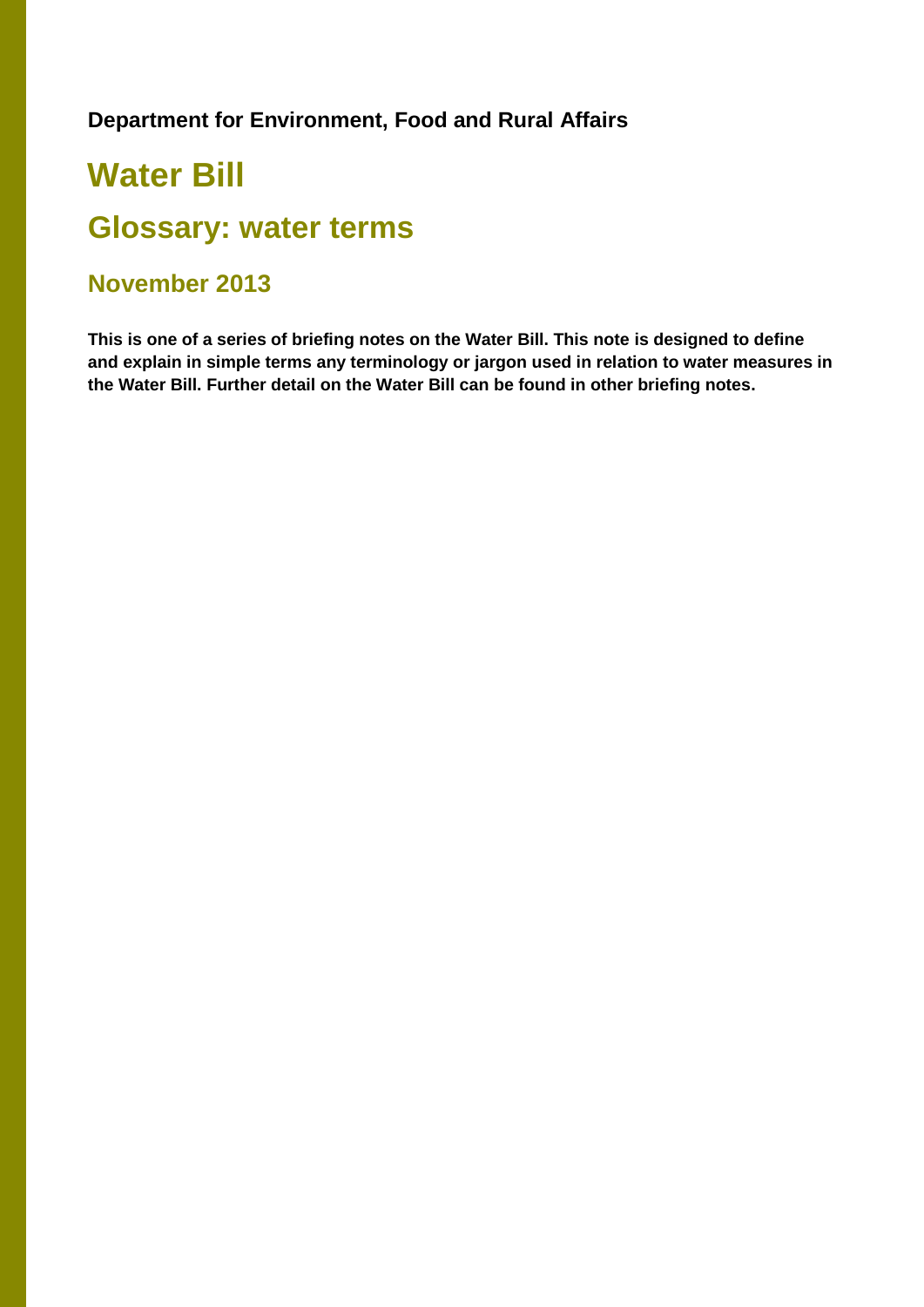**Bulk supply** – The transfer of raw or treated water from the area of one undertaker to that of another, i.e. a neighbouring incumbent water company or an inset appointee.

**Catchment** – An area that serves a river with rainwater. Every part of land where the rainfall drains to a single watercourse is in the same catchment.

**Charges scheme** – Tariffs setting out retail and wholesale charges that incumbent water companies charge their customers.

**Charging guidance** – The mechanism by which the Government will inform the content of Ofwat's charging rules (see below). The Government will publish overarching statutory guidance in April 2015 that will set out its approach to regulating charges. The Government may also issue more detailed guidance that relates to individual areas such as the water supply and sewerage licensing (WSSL) regime, which will sit below the high level guidance. Ofwat must have regard to the charging guidance when they set charging rules.

**Charging principles** – A statement of high level principles published by Defra alongside the Water Bill that will underpin the development of the future charging guidance and give a broad indication of Government policy on charging issues.

**Charging rules** – The mechanism by which Ofwat controls the charges that undertakers may impose on various parties. Ofwat must issue charging rules to cover undertakers' charges to their direct customers for water or sewerage services (through charges schemes) as well as charges to licensees for "use" of the water or sewerage networks. Ofwat may issue further rules to cover charges to developers and customers for connecting premises to the network. These rules can be issued separately or as part of the same document. Ofwat may also issue rules on charges in other areas, such as bulk supply agreements, main connection agreements, the self-lay regime and the sale of water to undertakers by persons other than water companies.

**Codes** – The mechanism by which Ofwat will regulate the various agreements that undertakers make with other parties. The contents will vary from code to code but, generally, they may contain standard terms and conditions, principles for agreeing terms, or principles for how negotiations shall be run. For example, codes on licensing will concern the terms of the agreements between undertakers and licensees for the use of the water supply or sewerage system. In addition to licensing, Ofwat may also issue codes to cover bulk supply and main connection agreements, infrastructure adoption agreements (self-lay regime) and the sale of water to undertakers by persons other than water companies. The term encompasses codes that are commonly known as market codes, operational codes and access codes.

**Competition and Markets Authority (CMA)** – This was created by the Enterprise and Regulatory Reform Act 2013 to merge the functions of the Competition Commission and the Office of Fair Trading. The Government aims to have the CMA operational by April 2014. The CMA will be responsible for hearing appeals against Ofwat's decisions to revise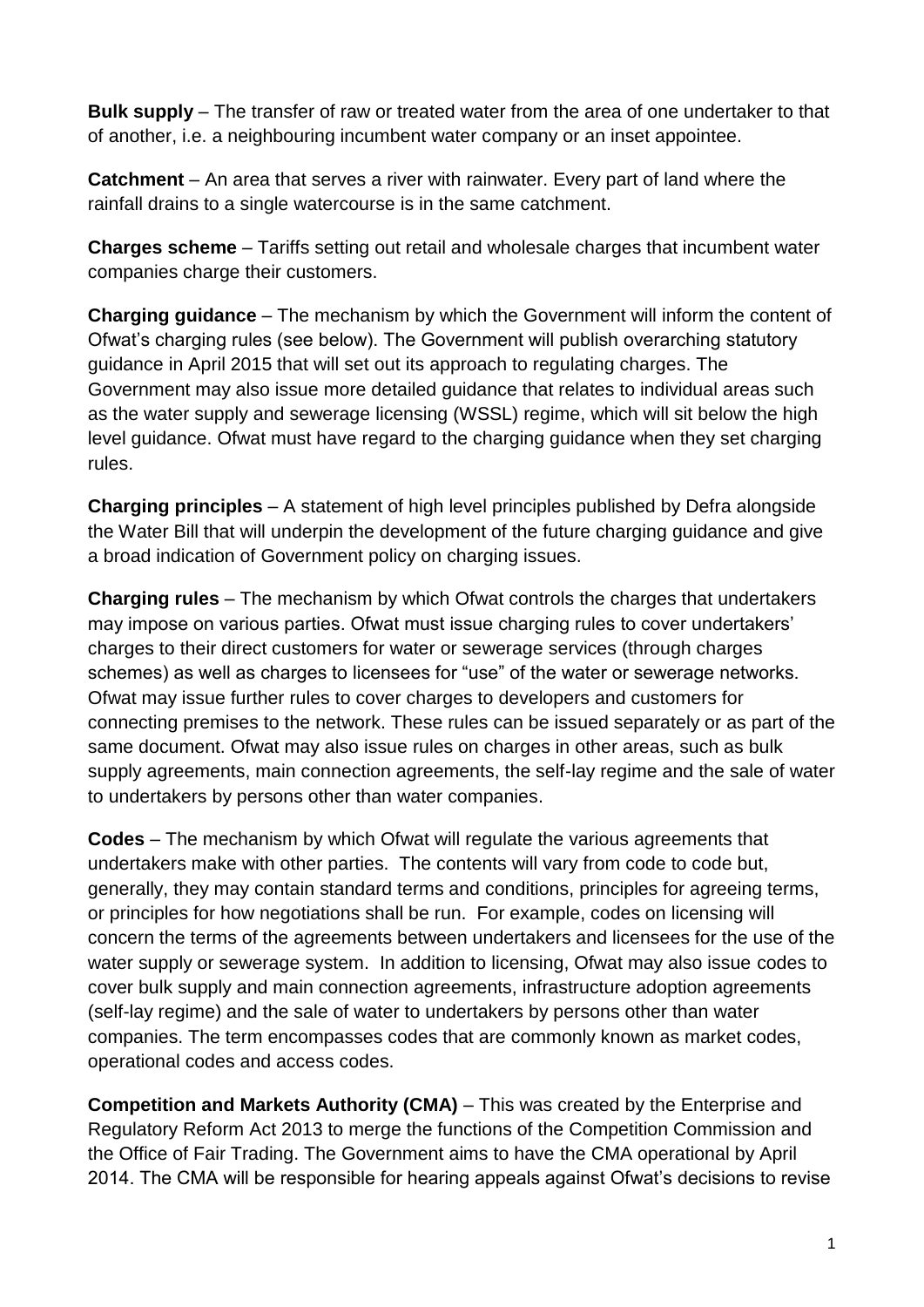codes and make changes to licences. The CMA will also be responsible for the reformed special merger regime.

**Consumer Council for Water** (CCWater) – A statutory body established by the Water Act 2003 to monitor and advise on consumer issues. CCWater handles some customer complaints about incumbent water companies, inset appointees and licensees.

**Costs principle** – The basis for setting wholesale charges and charges for use of the system under the existing Water Supply Licensing regime. These charges are based on the end retail price to the customer under the current arrangement minus any costs 'avoided' by the incumbent water company as a result of the customer switching suppliers, but the incumbent can add on any costs of serving the licensee. An example would be the costs avoided if the company no longer has to send bills. The costs principle has been widely criticised for creating only a small margin on which a licensee can compete when setting prices. The charging guidance, in combination with Ofwat's charging rules, will replace the costs principle with a more flexible charging regime.

**Culvert** – A covered channel or pipe which prevents the obstruction of a watercourse or drainage path by an embankment or other artificial construction.

**Dam** – A barrier constructed across flowing water that obstructs, directs or slows down the flow, often creating a reservoir or impoundment.

**Disposal authorisation** – This will enable a licensee to provide sewerage wholesale services in an English undertaker's area without a link to retail customers

**English undertaker** – An undertaker whose appointment area is wholly or mainly in England. Undertakers are generally appointed on river basin catchments rather than political boundaries. Severn Trent is the only English undertaker whose appointment area extends into Wales. This means they have some Welsh customers, e.g. in Powys.

**Incumbent water company** – The water and/or sewerage undertaker that holds the de facto monopoly to provide services to premises in its area of appointment. It is also responsible for maintaining and operating the public water supply and/or sewerage systems. Although "insets" are also undertakers, the term "incumbent" does not include inset appointees for the purpose of describing the competitive market for providing services to new developments. However, inset appointees may be considered as incumbents in the context of the water supply and sewerage licensing regime because non-household customers will be eligible to switch suppliers in the reformed retail market. *We will use the term "incumbent water company" rather than "undertaker" during the Bill's passage through Parliament.*

**Inset appointee/Inset** – A company that replaces the undertaker for a specific geographic area within the area of an existing undertaker. This usually happens where the customers are "unserved" (such as on a new development) or qualify as large users (i.e. they expect to use more than 50Ml in England or 250Ml in Wales – for example a paper mill). The inset regime is sometimes known as new appointments and variations (NAVs). However, the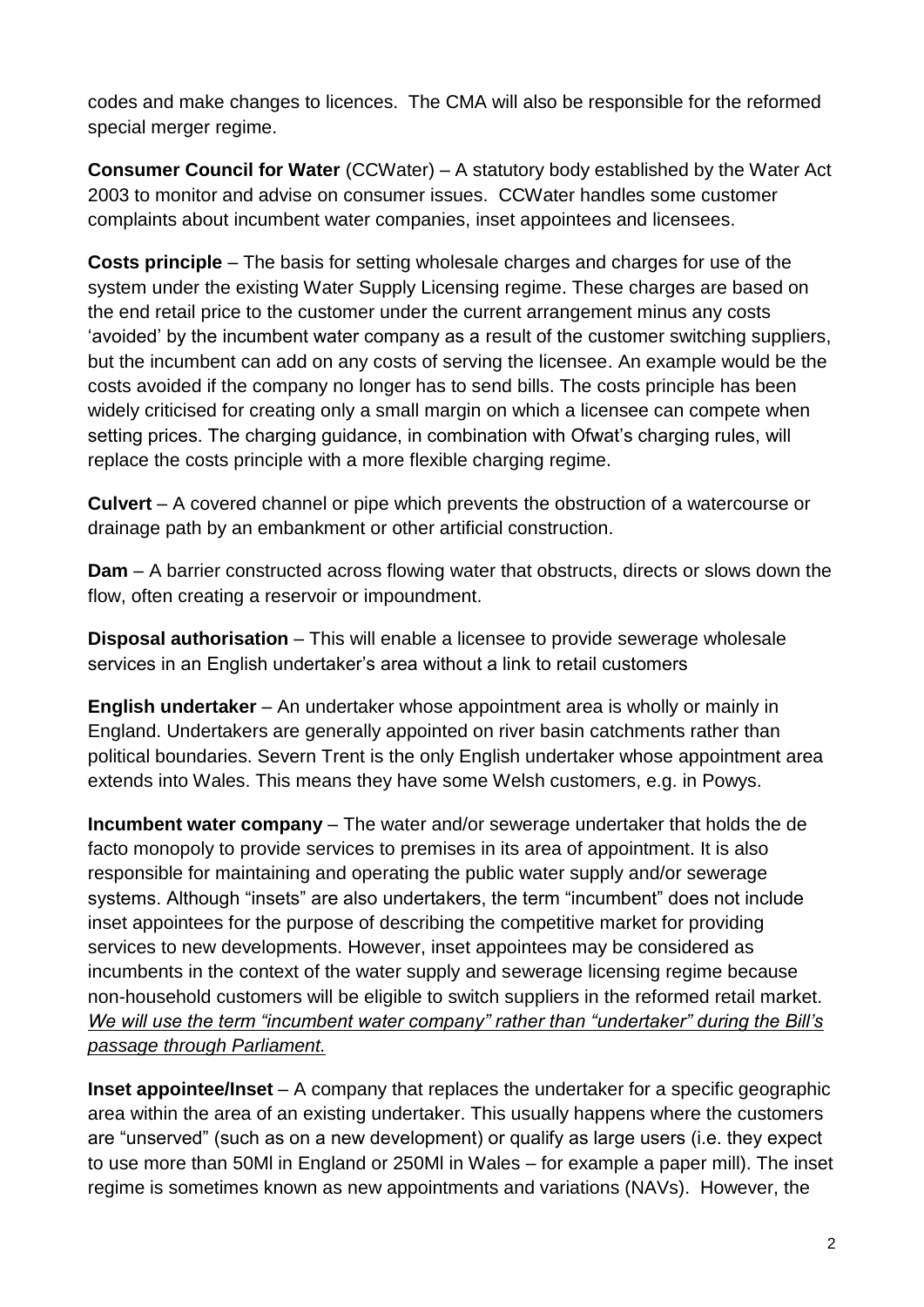term "NAV" also refers to a variation of the appointment area of an incumbent water company, for example when incumbent water companies agree to change the boundaries between them.

**Internal Drainage Board (IDB)** – Independent statutory bodies responsible for land drainage in areas of special drainage need that extend to 1.2 million hectares of lowland England. They operate predominantly under the Land Drainage Act 1991 and have permissive powers to undertake work to secure drainage and water level management of their districts.

**Licensee** – The holder of a water supply licence or sewerage licence.

**Main connection** – The transfer of sewage from the area of one undertaker to that of another, i.e. a neighbouring incumbent water company or an inset appointee.

**Main river** – A watercourse shown as such on a main river map. All other watercourses are defined as "ordinary watercourses". The Environment Agency has flood risk management responsibility for main rivers in England and Natural Resources Wales has flood risk management responsibility for main rivers in Wales. Ordinary watercourses are the responsibility of Internal Drainage Boards where they are located within internal drainage districts and the responsibility of the Lead Local Flood Authority where they are outside of a drainage district.

**Market Operator** – An administrator that will manage switching services and financial settlements on behalf of incumbent water companies and licensees. It will not possess any formal powers.

**Megalitre/ML** – One Megalitre is equal to 1000 cubic metres or one million litres. A standard Olympic-size swimming pool contains 2.5 ML of water.

**Network infrastructure authorisation** – Under the draft Water Bill, the network infrastructure authorisation would have enabled new entrants to own and operate their own infrastructure, which is connected to an incumbent water company's network. This was removed from the Bill following pre-legislative scrutiny.

**New entrant** – A new business entering the water market, i.e. a licensee or inset appointee or an applicant to be a licensee/inset appointee. The term may also include selflay operators in a wider context (see below). *For clarity, we will avoid using this term during the Bill's passage through Parliament.*

**Non-potable water** – Water that has not been treated to the standard required for it to enter the public distribution network. It is often used in industrial processes.

**Private water supply** – Provision of a water supply other than by means of the public distribution network. Private water supply is regulated by local authorities.

**Raw water** – Water that has not yet passed through a water treatment facility.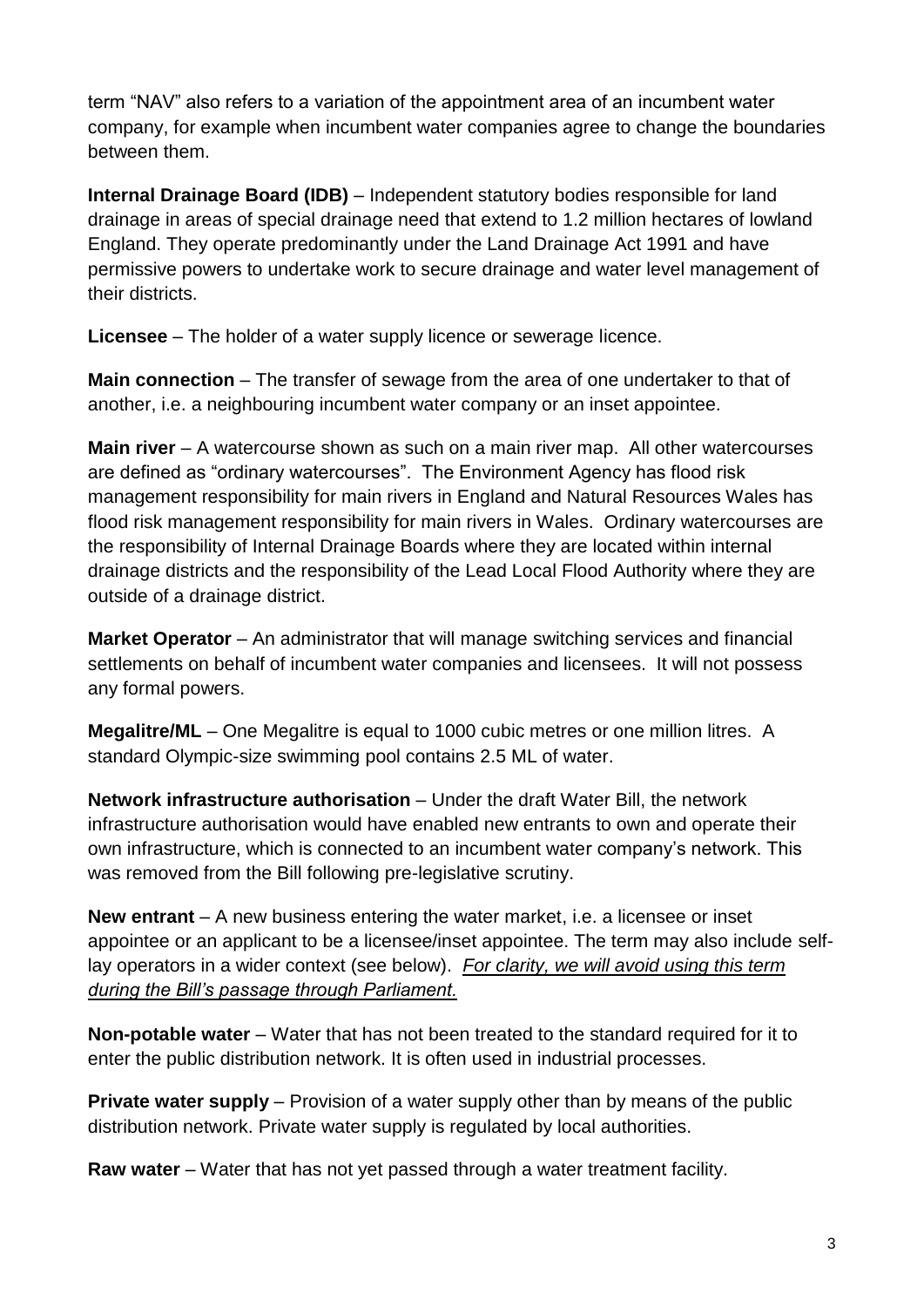**Reservoir** – A natural or artificial lake where water is collected and stored until needed. Reservoirs can be used for irrigation, recreation, providing water supply for municipal needs, hydroelectric power or controlling water flow.

**Retail** – Customer-facing services, for example billing, meter reading and call centre services. The full list of retail services for the purposes of the competitive market is outlined in the Ofwat price review methodology.

**Restricted retail authorisation** – This will enable a licensee to provide retail services to non-household customers using more than 50Ml of water in a Welsh water undertaker's area.

**Retail authorisation** – This will enable a licensee to provide retail services to all nonhousehold customers in an English undertaker's area, including to its own premises (selfsupply).

**Retail infrastructure authorisation** – Under the draft Water Bill, the retail infrastructure authorisation would have enabled a licensee to provide the 'last mile' infrastructure, i.e. infrastructure which connects premises to incumbent water companies' networks for the purpose of supplying water, or sewerage services, to those premises. This was removed from the Bill following pre-legislative scrutiny.

**Self-lay regime** – This permits a developer to install (or use a contractor to install) the pipework for a new water main or sewer which will be subsequently adopted by the relevant undertaker. Adoption of the pipework is subject to the developer meeting conditions, including build requirements, previously agreed between the developer and undertaker.

**Self-supply licensee** – A customer with a water supply or sewerage licence that provides retail services to its own premises and those of its associates (for example, subsidiaries or partners). This will only be available for customers in the area of English undertakers.

**Service Provider** – The person/s contracted by either the market operator or Ofwat to design, build and operate the market systems and processes.

**Sewerage licence** – A sewerage licence, introduced by the Water Bill, will allow entry into the market for wastewater and sludge services for the purpose of providing retail and/or upstream services. A licensee may hold one or more of three "authorisations" within a sewerage licence.

**Sewerage licensee** – The holder of a sewerage licence.

**Special administration regime** – The regime for protecting customer interests when an incumbent water company and some licensees become insolvent or are otherwise failing to such an extent that it is in customers' best interests to transfer the business to a new owner.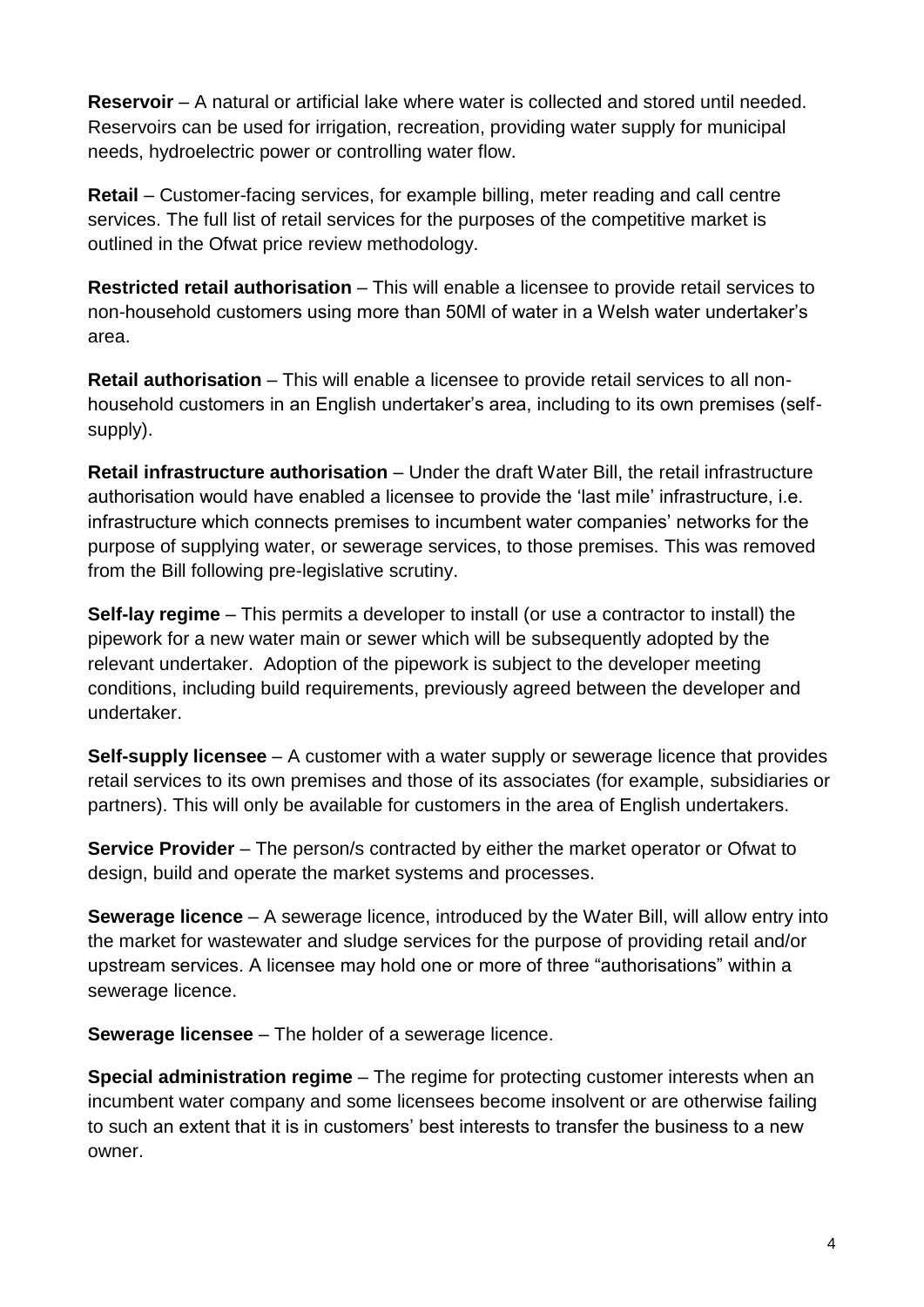**Special merger regime** – A regime that ensures that Ofwat has a sufficient number of incumbent water companies to make meaningful comparisons between them for the purposes of the price review and for benchmarking performance.

**Supplementary authorisation** – This will enable a licensee to provide wholesale services to non-household customers using more than 50Ml of water in a Welsh undertaker's area. It must be issued alongside a restricted retail authorisation.

**Supplier of Last Resort** – A licensee or incumbent who is assigned the customer(s) of a retailer that has left the market, where those customers have not chosen an alternative retailer themselves.

**Sustainable Drainage Systems (SuDS)** – Surface water drainage systems which seek to mimic the way that natural features of the landscape soak up rain or allow rain to soak away and reduce the impact of development on the sewerage system. Examples of manmade SuDS include permeable paving, retention basins, reed beds, ponds, wetlands and swales (i.e. shallow channels to carry water from one part of a SuDS management system to the next), green roofs and water butts.

**Trade effluent** – Untreated, non-domestic sewage from commercial premises.

**Treated water** – Water that has been processed by a treatment facility so that it is of a suitable standard to be put into the public distribution network.

**Undertaker** – A company who has statutory powers and duties to supply water and/or sewerage services to premises within an appointed geographical area under the Water Industry Act 1991. These are the incumbent water companies and inset appointees. The undertaker has complete control of the water supply and/or sewerage system in its appointment area. Licensees must therefore "use" their networks in order to serve or supply customers. *"Undertaker" is a technical term that we will avoid using during the Bill's passage through Parliament. See Incumbent water company.*

**Upstream** – The elements of the water and sewerage value chain that do not directly involve the customer, i.e. those activities related to the abstraction or collection of water and sewerage, treatment and distribution. Upstream services are services that are not covered by the retail definition in Ofwat's price review methodology. The Bill is only extending competition for the wholesale element of upstream activities. There will be no competition regime for distribution services. Therefore, wholesale is the technical term that is used in the Bill but *we will use "upstream" during the Bill's passage through Parliament.*

**Watercourse** – Any river, stream, ditch, drain, cut culvert, dyke, sluice, sewer and passage through which water flows, except a public sewer.

**Water Resources Management Plans** – Plans that water companies are obliged to produce every five years that set out how they aim to balance demand and supply over the next twenty five years.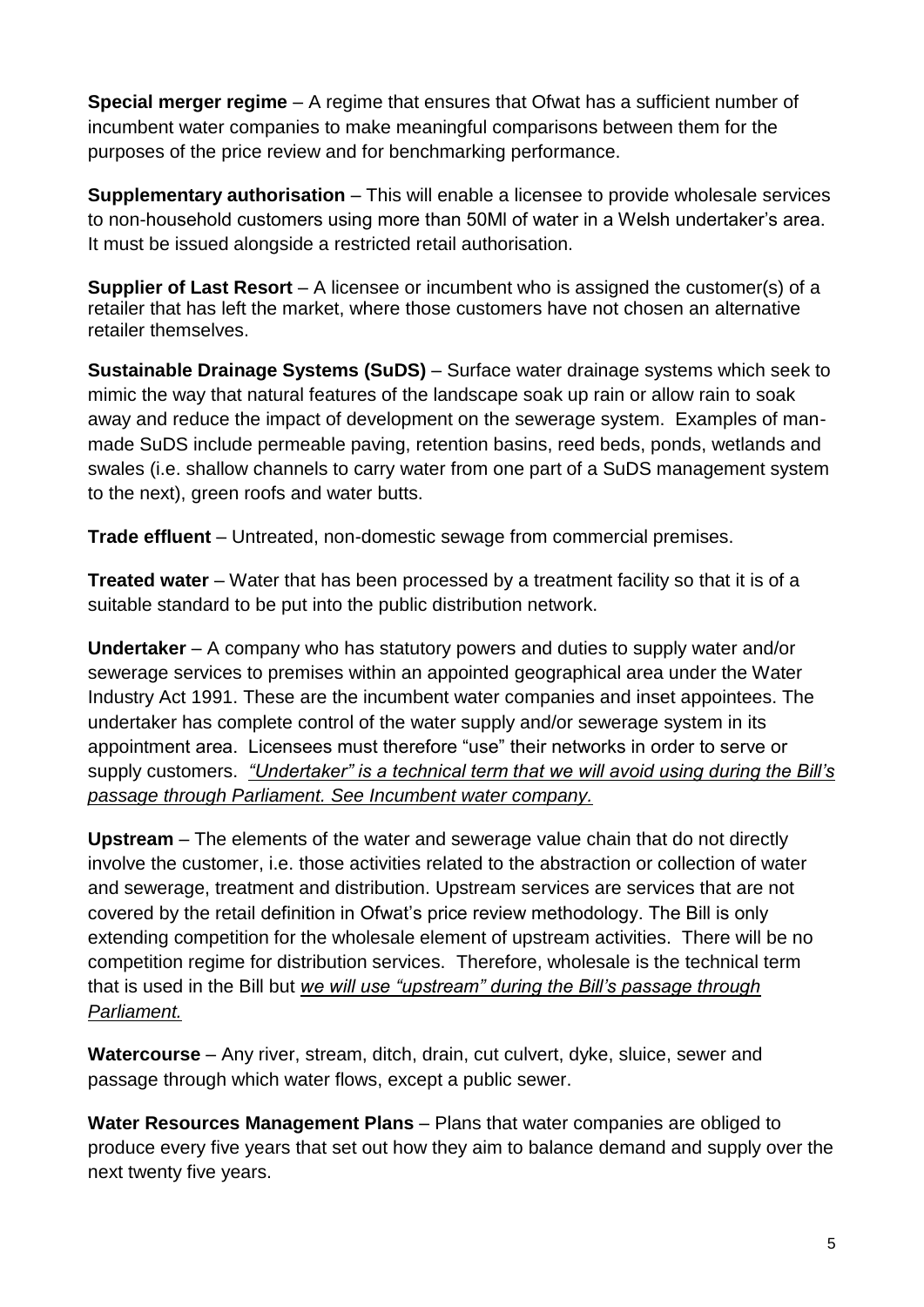**Water supply agreement** – An agreement between an incumbent water company and another person that wants to sell water for use in the public water supply system.

**Water supply licence** – A water supply licence will allow entry into the competitive water supply market for the purpose of providing retail and/or upstream services. A licensee may hold one or more of four "authorisations" within a water supply licence.

**Water supply licensee** – The holder of a water supply licence

**Welsh undertaker** – An undertaker whose appointment area is wholly or mainly in Wales. Undertakers are generally appointed depending on river basins rather than political boundaries. Both Welsh Water and Dee Valley Water have areas that extend into England. This means that Welsh Water and Dee Valley Water also have English customers in Hereford and Chester.

**Wholesale** – The inputting of water to or the removal of sewage from the network either by an incumbent water company, a neighbouring incumbent or by a licensee with a wholesale or disposal authorisation. In the context of the Bill, wholesale services provided by a licensee do not include distribution services (i.e. the ownership and operation of pipes) but do include the ownership of mains and pipes by inset appointees.

**Wholesale authorisation** – This will enable a licensee to provide water and/or sewerage wholesale services to all non-household customers with the same or a different retail licensee in an English undertaker's area. The Water Bill will remove the combined supply licence so that licensees can specialise in the services they want to provide to customers, i.e. a person that wants to input water will not have to provide retail services as well.

**WIA – Water Industry Act 1991**. This is the main piece of primary legislation that concerns the regulation of the water industry, including water and sewerage services.